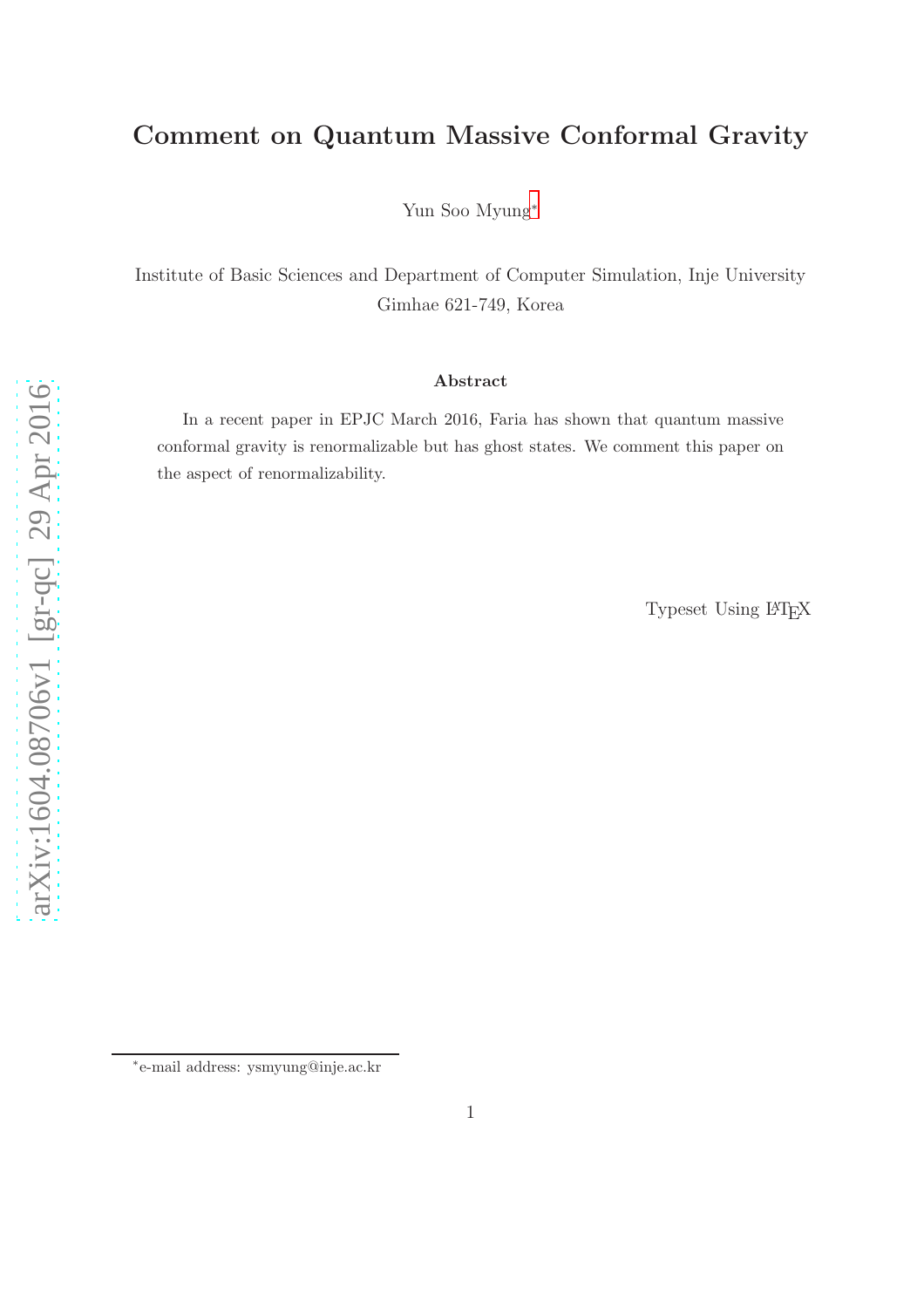Recently, a paper in EPJC March 2016 [\[1\]](#page-3-0), Faria has insisted that quantum massive conformal gravity is renormalizable but has ghost states. The proposed action for this purpose is just the massive conformal gravity action(MCG)  $[2, 3]$  $[2, 3]$ 

<span id="page-1-0"></span>
$$
S_{\rm MCG} = -\frac{1}{12} \int d^4x \sqrt{-g} \Big[ \Big( \phi^2 R + 6 \partial_\mu \phi \partial^\mu \phi \Big) - \frac{1}{m^2} C^2 \Big], \quad C^2 = C^{\mu\nu\rho\sigma} C_{\mu\nu\rho\sigma} \tag{1}
$$

which is classically invariant under the conformal transformations as

<span id="page-1-4"></span>
$$
g_{\mu\nu} \to \Omega^2(x) g_{\mu\nu}, \quad \phi \to \frac{\phi}{\Omega}.\tag{2}
$$

Here  $\Omega(x)$  is an arbitrary function of the spacetime coordinates. We note here that the MCG action  $(S_{\text{MCG}})$  is composed of the conformal dilation gravity  $(S_{\text{CDG}})$  and the conformal gravity ( $S_{\text{CG}}$ ). Since the integral of the Euler density  $(E = R_{\mu\nu\rho\sigma}R^{\mu\nu\rho\sigma} - 4R_{\mu\nu}R^{\mu\nu} + R^2)$  is a topological invariant quantity,  $S_{\text{CG}}$  reduces to the Weyl gravity

<span id="page-1-2"></span>
$$
S_{\rm WG} = \frac{1}{6m^2} \int d^4x \sqrt{-g} \Big[ R_{\mu\nu} R^{\mu\nu} - \frac{1}{3} R^2 \Big] \equiv \frac{1}{6m^2} \int d^4x \sqrt{-g} \tilde{C}^2.
$$
 (3)

It was argued that the massive conformal gravity [\(1\)](#page-1-0) is a renormalizable quantum theory of gravity which has two massive ghost states. However, Faria's work is far from showing that [\(1\)](#page-1-0) is a renormalizable quantum gravity because it was based on performing the canonical quantization of the second-order bilinear action. Concerning the renormalizability, Faria has mentioned that the graviton propagator of  $\Psi_{\mu\nu} = h_{\mu\nu} - \eta_{\mu\nu}h/2$ ,

<span id="page-1-1"></span>
$$
D_{\Psi}^{\mu\nu,\alpha\beta} = -\frac{i}{2} \left( \eta^{\mu\alpha} \eta^{\nu\beta} + \eta^{\mu\beta} \eta^{\nu\alpha} - \eta^{\mu\nu} \eta^{\alpha\beta} \right) \int \frac{d^4p}{(2\pi)^4} \frac{m^2 e^{-ip \cdot (x-y)}}{(p^2 - i\chi)(p^2 + m^2 - i\chi)} \tag{4}
$$

has a good behavior of  $1/p^4$  at high momenta, making [\(1\)](#page-1-0) power-counting renormalizable in the Minkowski spacetime. Unless the massive pole is shown to be unphysical, the MCG [\(1\)](#page-1-0) is perturbatively meaningless because the graviton propagator [\(4\)](#page-1-1) has ghost state. We wish to point out that this was a clear observation since the seminal work of Stelle released 40 years ago  $[4]$ .

It was known that the MCG [\(1\)](#page-1-0) is a promising quantum (gravity) model because the conformal symmetry restricts the number of counter-terms arising from the perturbative quantization of the scalar (dilaton)  $\phi$ , while keeping the graviton fixed [\[5\]](#page-3-4). The inclusion of conformal symmetry is the reason for the cancelations. Explicitly, the one-loop counter term of the conformal dilation gravity  $(S_{CDG})$  is given by [\[6,](#page-3-5) [7\]](#page-3-6)

<span id="page-1-3"></span>
$$
\Gamma_{\rm CDG} = -\frac{1}{960\pi^2(n-4)} \int d^n x \sqrt{-g} \Big[ R_{\mu\nu} R^{\mu\nu} - \frac{1}{3} R^2 \Big],\tag{5}
$$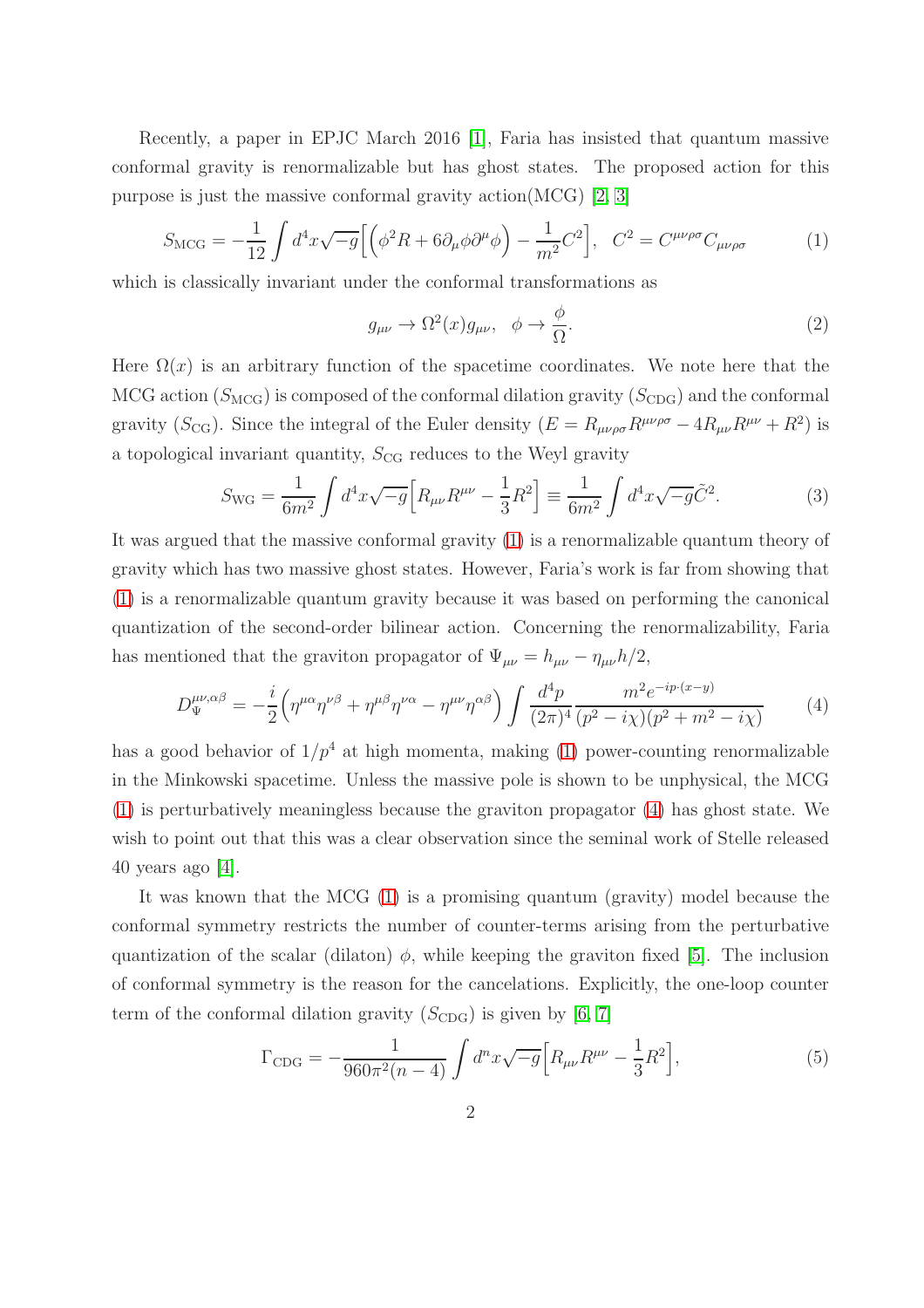which is proportional to the  $S_{\text{WG}}$  [\(3\)](#page-1-2), reflecting the conformal symmetry. We don't need any counter terms more. In the absence of conformally coupled term  $(\phi^2 R)$ , however, quantizing a purely kinetic term requires  $(5)$  as well as  $R^2$ -term (conformally non-invariant term). Hence [\(1\)](#page-1-0) plays the role of a proper quantization action when quantizing the dilation  $\phi$  in the fixed curved background  $g_{\mu\nu}$ .

On the other hand, Stelle has proposed the conformally non-invariant Lagrangian of  $\sqrt{-g}(R + a\tilde{C}^2 + bR^2)$  to improve the perturbative properties of Einstein gravity [\[4\]](#page-3-3). The first two terms could be derived from [\(1\)](#page-1-0) by making use of the conformal transformation [\(2\)](#page-1-4). Also, one includes  $R^2$  term as a counter term of  $g_{\mu\nu}$ . If  $ab \neq 0$ , the renormalizability was achieved but the unitarity was violated, which shows that the renormalizability is not compatible with the unitarity. Although the Weyl-squared term  $(\tilde{C}^2)$  improves the ultraviolet divergence, it induces ghost excitations which spoil the unitarity simultaneously. Here, the price one has to pay for making the theory renormalizable is the loss of unitarity.

Up to now, there is no obvious way to attain the renormalizability without violating the unitarity in quantizing the gravity.